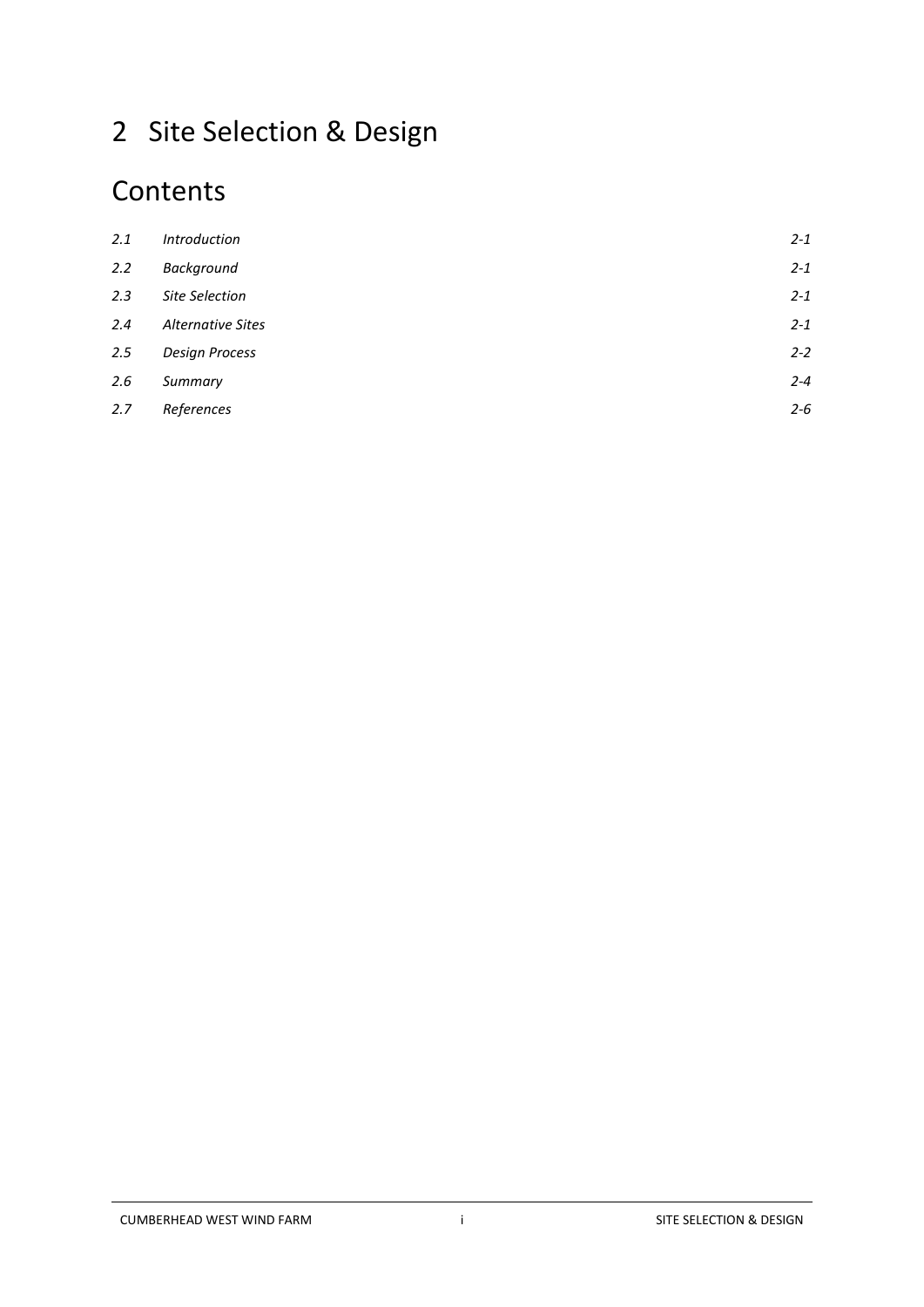This page is intentionally blank.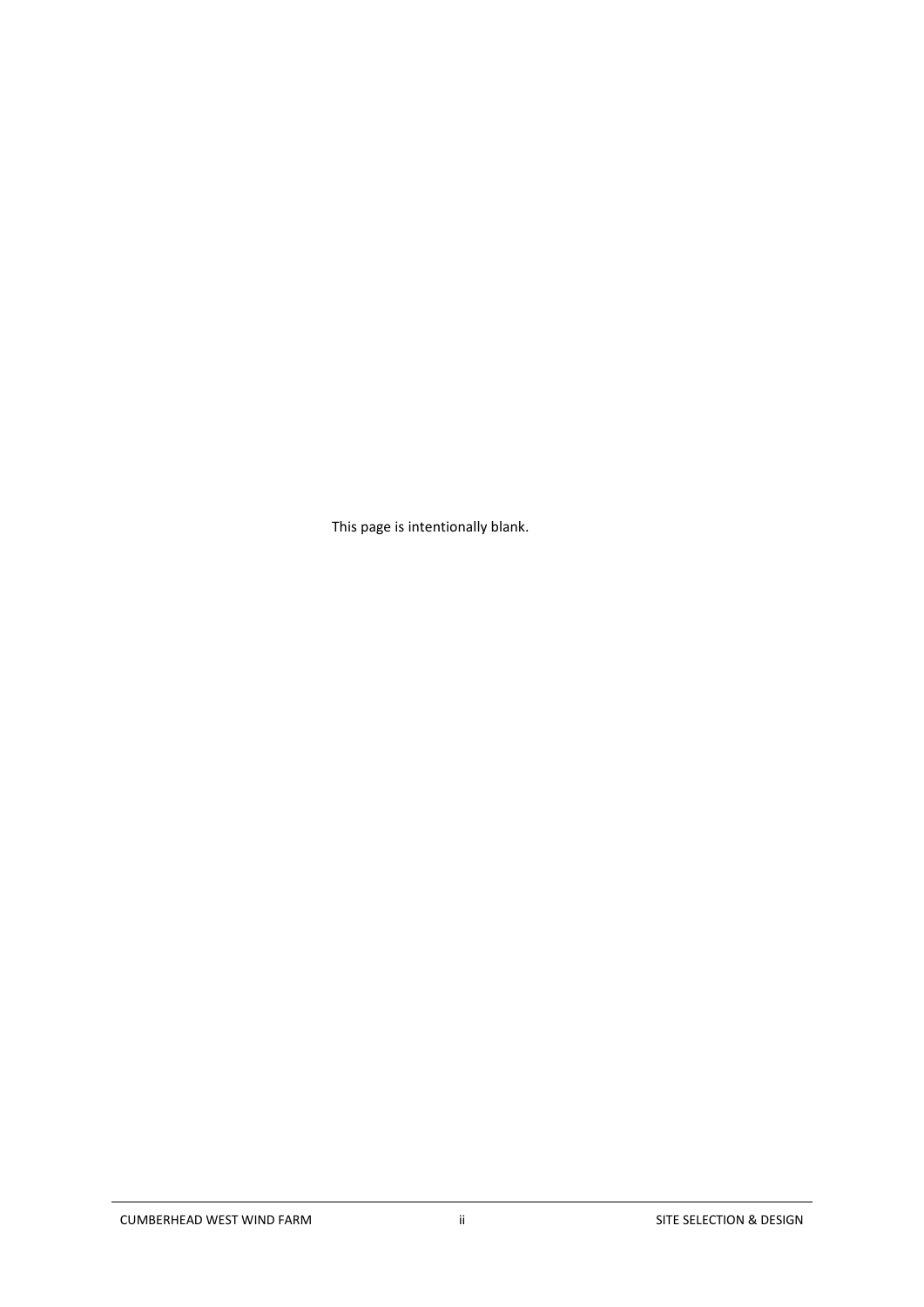## 2 Site Selection & Design

## <span id="page-2-0"></span>2.1 Introduction

2.1.1 This chapter provides a description of the site selection process and design iterations that were undertaken prior to arriving at the final design which is described in Chapter 3.

## <span id="page-2-1"></span>2.2 Background

2.2.1 The Applicant proposes to construct the Proposed Development as part of a phased programme for redevelopment of the 'Hagshaw Cluster' over the next five years (discussed further in Chapter 3).

## <span id="page-2-2"></span>2.3 Site Selection

- 2.3.1 As neighbouring landowners to Cumberhead Forest, 3R Energy are working in partnership with ScottishPower Renewables (SPR) to develop a wind energy scheme on the eastern part of the Cumberhead Forest as an extension to the consented Douglas West Wind Farm – known as 'Douglas West Extension'. As landowners of Scotland's first wind farm on the neighbouring Hagshaw Hill, 3R Energy have also recently concluded arrangements with SPR to repower Hagshaw Hill Wind Farm at the end of its operational life. 3R Energy and SPR have now extended their partnership to develop the Cumberhead West Wind Farm (the Proposed Development) which would complete the wind energy picture within the western part of the forest. Refer to Figure 1.2.
- 2.3.2 There are many benefits in taking these projects forward in partnership, including: helping to create and sustain local employment, keeping income generated in the local area, and maximising renewable generation and community benefit opportunities from the sites. Together, these projects create a unique opportunity for the local area to secure a substantial 30 year income stream that could deliver a transformational change agenda for the villages of Coalburn, Lesmahagow, Douglas and outlying settlements, aligned to a strategic opportunity to develop a regional Adventure Tourism destination on the M74.
- 2.3.3 There are also many benefits from a physical perspective which can be achieved by these projects being taken forward in a coordinated fashion, including:
	- **•** Delivery of an outcome which is better designed in landscape terms, more strategically efficient and cost-effective;
	- Optimisation of renewable generation from an established wind farm location:
	- More efficient use of existing infrastructure and grid connection assets;
	- Consideration of energy storage options;
	- Better coordinated habitat management proposals;
	- Enhanced public access delivery across multiple sites: and
	- A significant Community Benefit package which would generate a 30-year income stream to fund a Local Investment Strategy for the area.

## <span id="page-2-3"></span>2.4 Alternative Sites

- 2.4.1 EIA legislation requires the consideration of alternatives and an indication of the reasons for selecting the site, except where limited by constraints of commercial confidentiality.
- 2.4.2 As noted above, the Proposed Development site sits within a landscape of operational or consented wind farm developments, part of the 'Hagshaw Cluster' which benefits from a strong wind resource, direct access to the M74 motorway and proximity to the electricity network. It is therefore considered to be a suitable site for wind energy development, making use of some existing site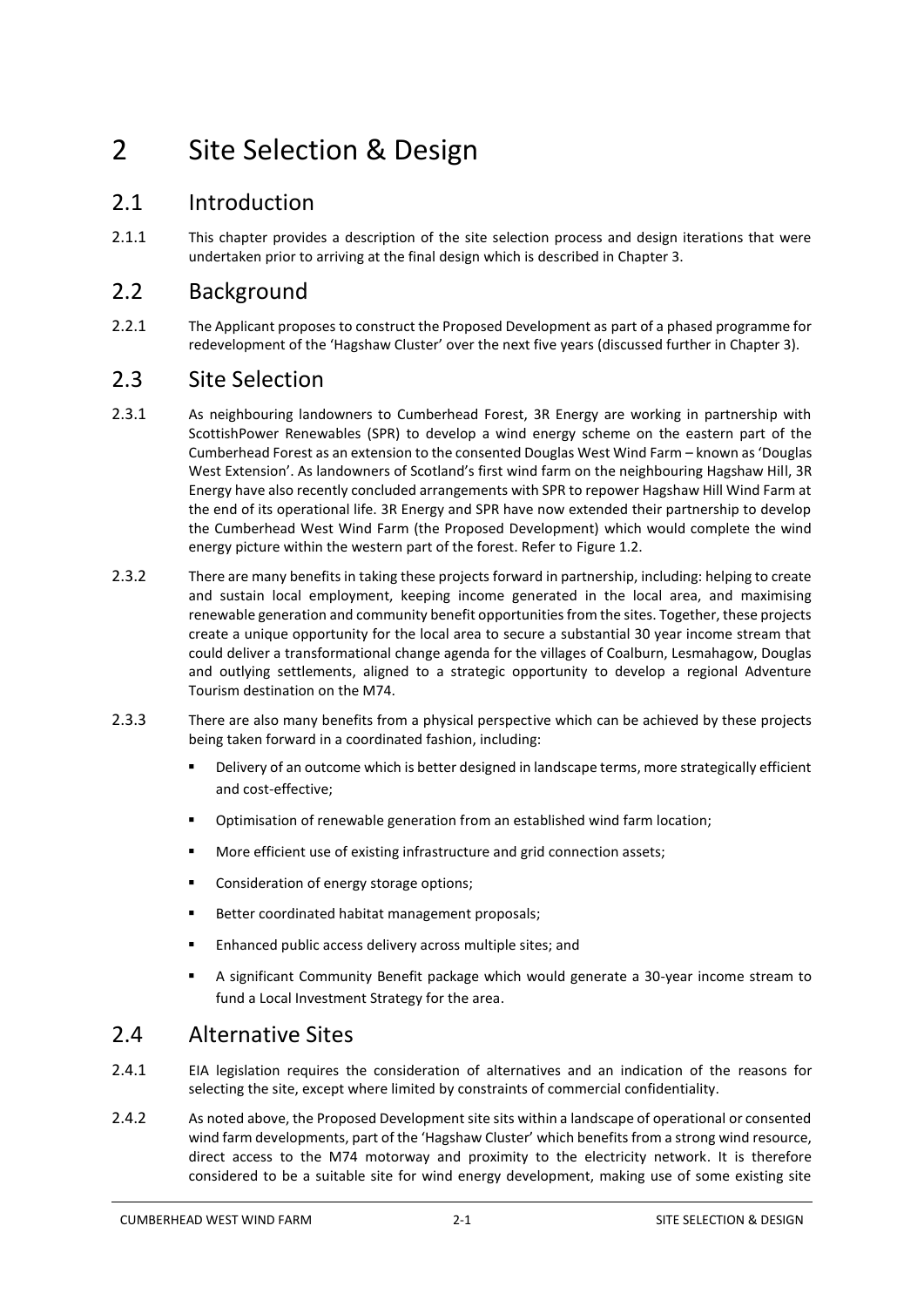infrastructure and recognising the accepted principle of wind energy generation within the local landscape.

- 2.4.3 The Proposed Development site is considered an appropriate and viable location for a wind energy project due to:
	- Remoteness from communities:
	- Good average wind speeds and generation capacity, evidenced by the surrounding operational sites;
	- Being within an established wind farm landscape, where there is an opportunity to progress a coordinated layout, phasing, access, grid connection and landscape strategy throughout the 'Hagshaw Cluster';
	- **Easily accessible direct from the M74 without the requirement to pass through any** communities;
	- Ability to re-use existing access tracks (both to and within the Proposed Development site) with minor upgrading;
	- Ability to extend existing borrow pits used previously for forestry access track construction;
	- In close proximity to a viable grid connection point;
	- Positively contribute to regional and national renewable energy and carbon reduction targets; and
	- Provision of social and economic benefits to the local area.

### <span id="page-3-0"></span>2.5 Design Process

#### *Design Principles*

- 2.5.1 Current best practice guidance provides a framework for the consideration of key design issues including turbine size, layout composition, wind farm design in relation to landscape character and designing for multiple wind farms (SNH, 2017).
- 2.5.2 The following principles were adopted during the design iterations made by the Applicant to ensure that the final design of the Proposed Development was the most suitable for the site:
	- Avoided inconsistent turbine spacing, such as relatively large gaps, outliers or excessive overlapping turbines to minimise visual confusion and ensure a balanced / compact array from key views;
	- Considered the positioning of existing and consented wind farm developments in the local area from key views;
	- Consistency in turbine scale with consented and proposed developments in the immediate vicinity;
	- Avoided locating turbines on the highest point of Nutberry Hill;
	- Retained a separation of at least 1 km from the closest isolated residential dwellings that are not financially involved in the Proposed Development;
	- **■** Minimised impacts on the existing forestry resource and operations within the site;
	- Suitable stand-off distances to nearby SPA/SSSI designated sites;
	- Avoidance of areas of deep peat wherever possible;
	- Location of watercourses and ground conditions/topography; and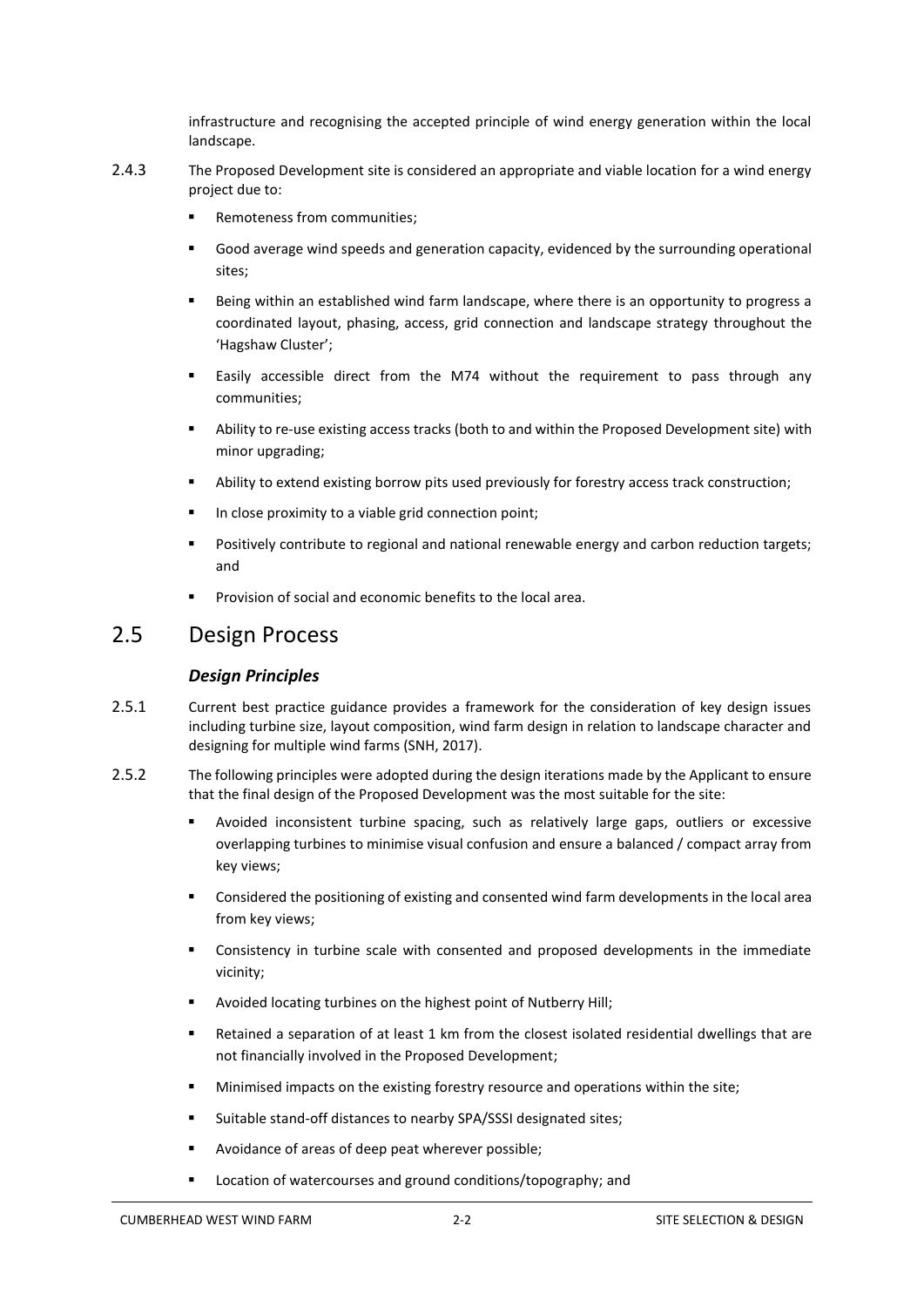- Other environmental constraints and associated buffers.
- 2.5.3 Other objectives were to maximise the use of existing infrastructure within the Proposed Development site including existing tracks (both to and within the Proposed Development site) and borrow pits.

#### *Turbine Layout & Scale*

- 2.5.4 The Applicant has considered a number of alternative layouts for the Proposed Development. The finalised layout is the sixth iteration of the Proposed Development. The preliminary layouts took account of identified technical and environmental constraints, particularly associated with proximity to residential dwellings, environmental designations and areas of deep peat, (see Chapters 3 Proposed Development and 11 Hydrology), based on desk- study and field survey work, as well as preliminary viewpoint wirelines and wind yield analysis.
- 2.5.5 Preliminary wirelines were generated for a range of layout options, to assess the suitability of design with respect to visual effects on key receptors. Wireframes were generated from key viewpoints in the local landscape, each of which is a representative assessment viewpoint in the Landscape and Visual Impact Assessment (LVIA) (Chapter 6). The Applicant's professional advisors produced and reviewed the preliminary wireframes and analysed the landscape capacity of the Proposed Development site, in order to advise on the most appropriate design to maximise renewable energy generation from the site while not resulting in unacceptable landscape and visual effects. Regard was taken in this process to the other operational and consented schemes in the landscape near to the site and the manner in which they would already serve to create a wind farm landscape in which the Proposed Development would be sited.

#### **Design Iterations**

- 2.5.6 The initial layout (referred to as "Layout A") was developed with 26 turbines to maximise utilisation of the site. Layout A is shown in Figure 2.1.
- 2.5.7 Layout B was developed from the landscape and visual feasibility studies and used to inform the EIA Scoping Report issued in June 2020 is shown in Figure 2.2. At scoping stage, the main developable area identified encompassed the extent of the Cumberhead forestry boundary. Layout B was developed from the initial layout to move turbines away from residential properties at Birkenhead Farm, the design was amended during the design iteration process to increase the distance between the turbines and properties in this part of the landscape, thereby reducing the potential visual effect on this area. Layout B was also developed to increase the stand-off to the Muirkirk and North Lowther SPA to the north and north west. The number of turbines was reduced from 26 to 20 turbines.
- 2.5.8 Layout C (shown in Figure 2.3) was developed following Scoping and took into account the findings of initial environmental surveys and feedback from neighbouring properties and wider consultees. The site boundary was extended to include an additional area of land identified to the south-east of the main developable area, and two turbines were added, utilising this area. This area of land enabled the proposed turbine locations to offer a more compact and harmonised layout with the adjoining wind farm developments when viewed from key receptors to the east. Turbines were consequently removed from the north-eastern extent of the site to increase separation distance from uninvolved residential properties, and following initial peat depth surveys, the northernmost turbines were relocated to avoid areas identified as being deep peat.
- 2.5.9 Layout D (shown in Figure 2.4) introduced an alternative access route along an existing forestry track to the south east of the main developable area. At the same time turbines were further pulled back from the north-eastern area of the site and one turbine was removed, thereby further reducing the potential visual effect on the residential properties to the north-east.
- 2.5.10 Layout E developed a preliminary infrastructure layout for a 21 turbine scheme and is shown in Figure 2.5. This also included the movement of T19 west to increase distance from the geological SSSI. As noted above, the Proposed Development utilises existing infrastructure as much as possible,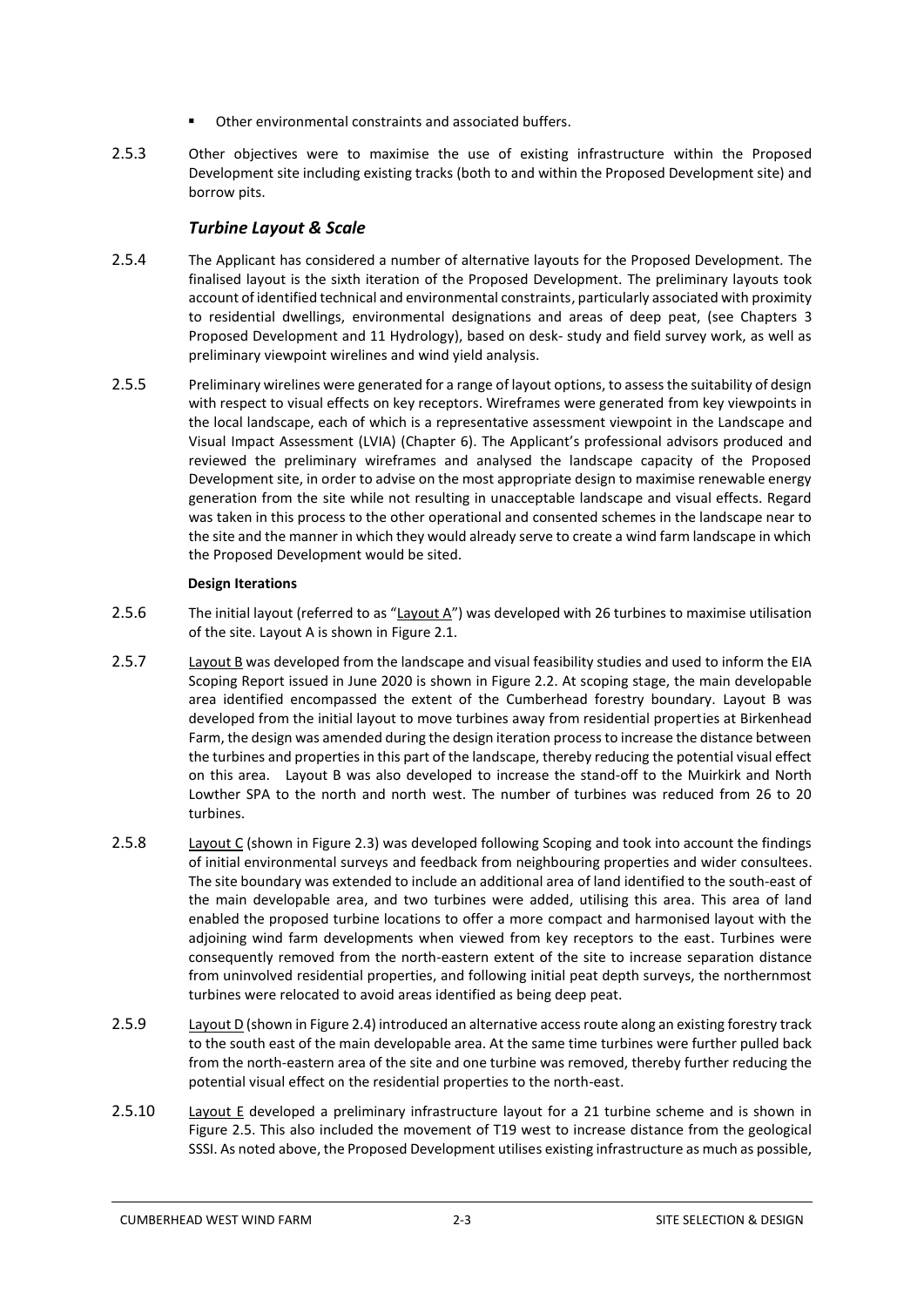following existing forestry tracks and developing historically quarried areas for borrow pit search areas.

- 2.5.11 Further design iterations were undertaken following phase 2 peat probing and on-site walkover surveys. Identification of an unused existing track informed the movement of T5 to the west and the access track between T16 and T19 was realigned to make use of an existing water crossing. Based on the results of phase 2 peat surveys, to avoid areas of deep peat, the track between T17 and T18 was moved east, the track between T10 and T11 was moved south, and the track to T13 was redesigned. In addition, the substation was relocated towards the centre of the site (as is preferable from a power balance perspective) once further peat probing identified a suitable location.
- 2.5.12 The resulting final layout taken forward to application is shown in Figure 3.1 and described in detail in Chapter 3.

#### **Forestry**

- 2.5.13 An important factor taken into the design and positioning of the final turbine layout has been the existing forestry resource across the site. Where possible turbines were micro-sited to minimise the number of forestry blocks that required clear felling as part of the Proposed Development. Further assessment of the potential effects on the commercial forestry operation is provided in Chapter 16.
- 2.5.14 The design also took into consideration the recommended bat habitat standoff distances from blade swept path to key habitat features (woodland edge/ treetop) (Natural England, 2014). Turbines will be 'keyholed' within the replanted commercial forest and 20 m tree free area placed around access tracks and the substation area.

#### *Access Tracks & Crane Hardstanding*

- 2.5.15 The site benefits from existing access from the M74 Junction 11, along an existing tarmac haul road and then (following construction a short new link road) along existing forestry access tracks to the main body of the Proposed Development site. The on-site access tracks are also part defined by existing infrastructure (forestry tracks) which has been re-used wherever possible.
- 2.5.16 Proposed new tracks have been designed to take into account existing wayleaves between forest blocks in order to reduce impacts on the commercial forestry operations and are also based on site topography, underlying ground conditions and to minimise and appropriately locate water crossings.

#### *Substation & Construction Compounds*

2.5.17 The first proposed construction compound and laydown area are located at the entrance to the main development area to optimise construction activities. The proposed substation location, which will also incorporate an energy storage facility, and the second construction compound are located near the centre of the main development area. All have been sited to avoid watercourses, areas of deep peat and minimise impacts on sensitive habitats.

### <span id="page-5-0"></span>2.6 Summary

- 2.6.1 The final Proposed Development layout has been informed by a robust design iteration process, taking into account potential environmental, landscape and visual impacts and their effects, physical constraints, and health and safety considerations. The information used to inform the design iteration process included baseline data, review of preliminary visualisations, ongoing impact assessments and wind yield optimisation.
- 2.6.2 The final turbine layout and scale has been designed to maximise renewable energy generation from the site, whilst keeping within acceptable limits for potential impacts on the environment.
- 2.6.3 The EIA Report is based on the final layout selected for the Proposed Development. The final layout comprises 21 turbines up to 200 m in height and associated access tracks, crane hardstandings,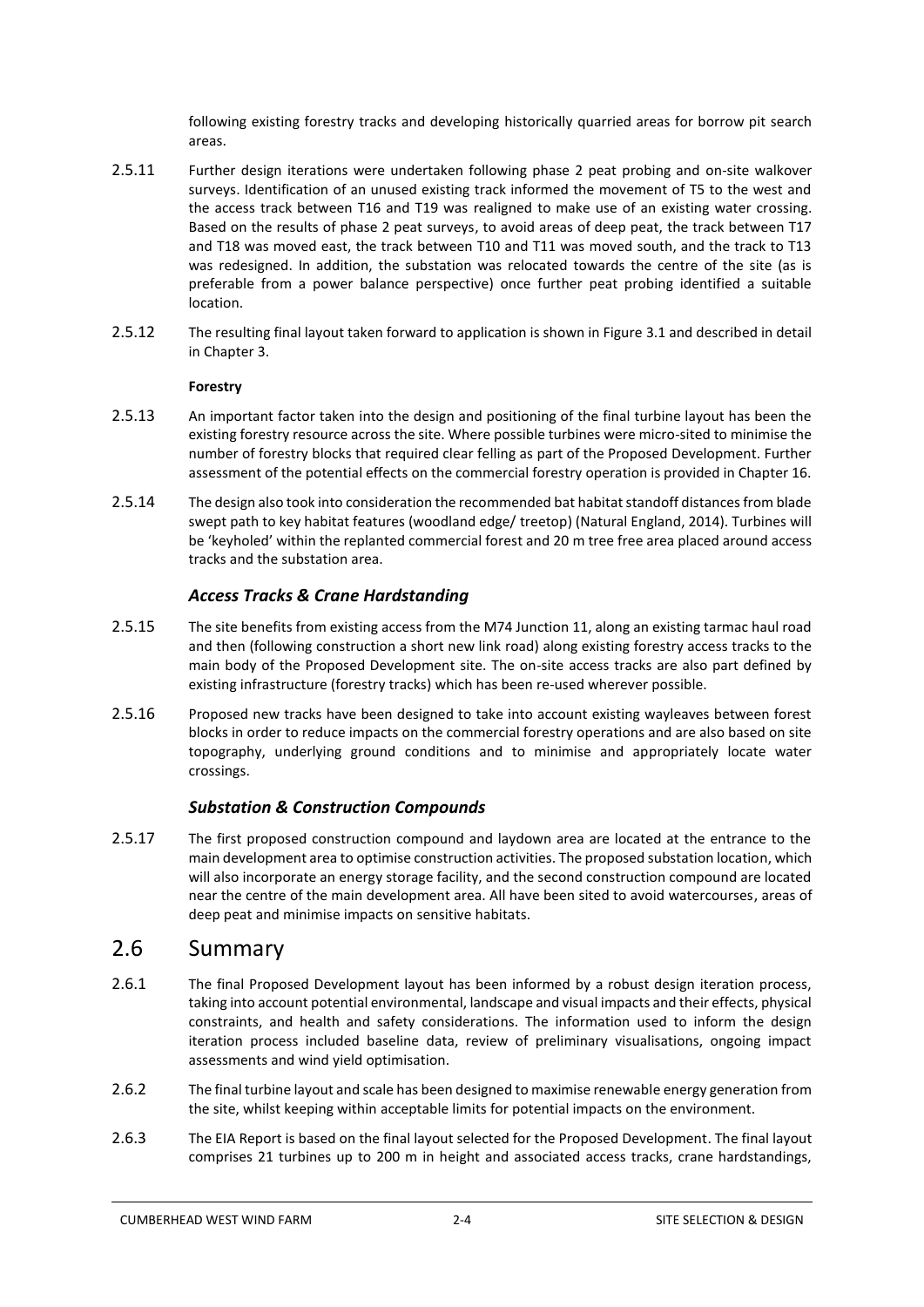substation and energy storage facility, construction compounds, laydown area, borrow pit search areas and two meteorological masts.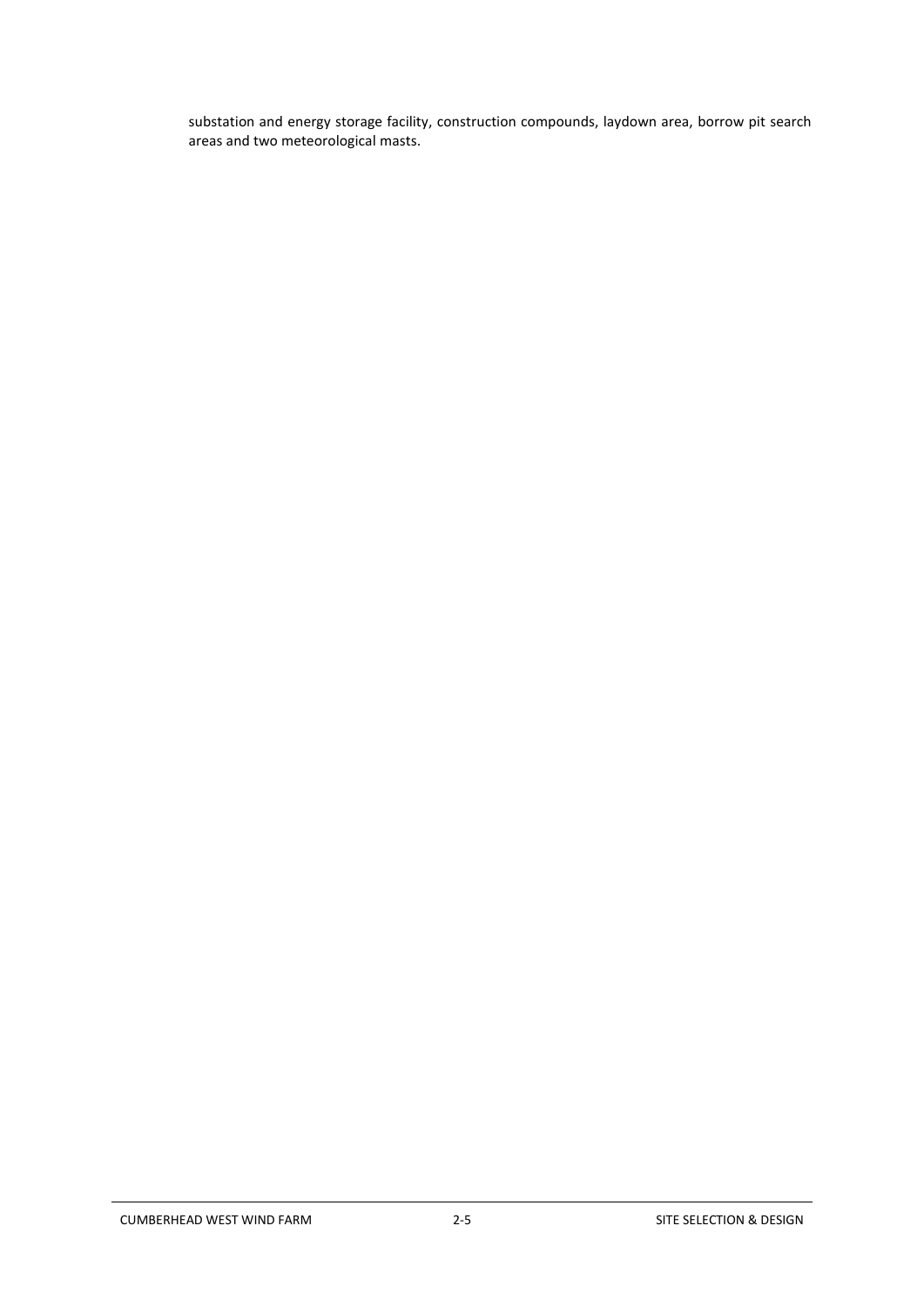## <span id="page-7-0"></span>2.7 References

Natural England (2014). Bats and onshore wind turbines: interim guidance. Third Edition TIN051.

SNH (2017). Siting and Designing Wind Farms in the Landscape. Version 3a. Available at: <https://www.nature.scot/siting-and-designing-wind-farms-landscape-version-3a>